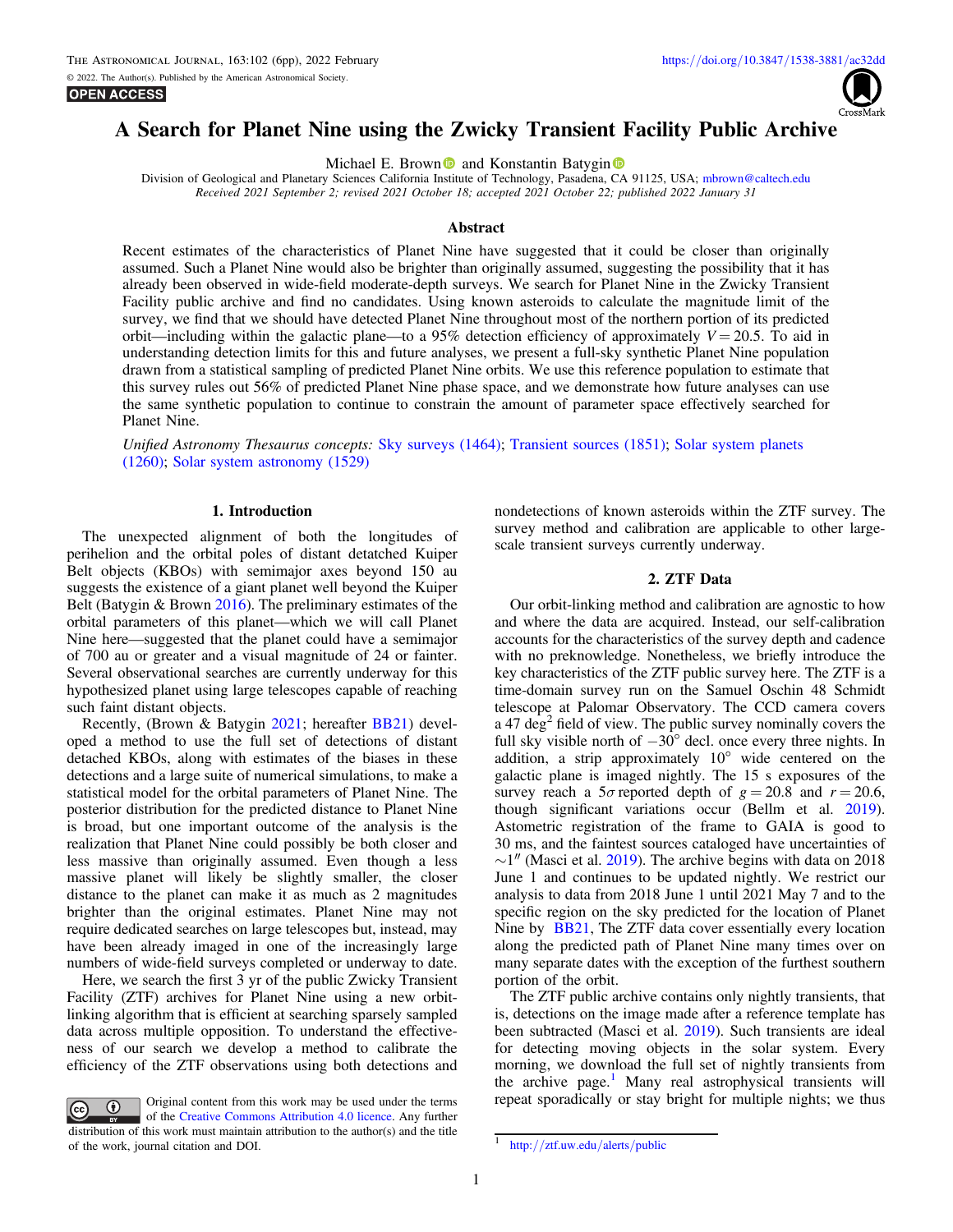discard any transients that appear more than once at a single location. As of 2018 June 1, the Planet Nine search area of the ZTF archive contains  $\sim$ 13 million detections that fit this criteria, including 8.6 million within 2″ of known solar system objects (discussed further below). Nearly every other singlenight transient is a false positive of some sort, but unknown bright solar system objects will also appear—possibly many times—in this catalog. Our task is to discard the many false positives and link any real objects onto Keplerian orbits to identify their existence.

## 3. Detection Limits

Before searching for Planet Nine itself, we develop a method to determine detection limits in the ZTF data. Little information on coverage, filling-factor, sky conditions, or other parameters that would be required to compute real search limits is available in the nightly public archive. We instead develop a method using known asteroids to self-calibrate the survey.

Every ZTF image—particularly near the ecliptic—contains many detections of asteroids, each of which will appear in the single-epoch transient catalog that we create. Numbered asteroids have sufficiently well-known orbits that they should appear at nearly precisely their predicted position. These asteroids also have predicted magnitudes. Unfortunately, the predicted magnitudes are not as reliable as the predicted positions. The predicted magnitudes do not account for light curves, colors, or individual phase functions. To determine how much the true magnitudes differ from the predicted magnitudes we examine 100,000 labeled asteroids and find that, accounting for offsets between  $g$  and  $r$  and the predictions, which are in  $V$ , the predictions have a root-mean-square (RMS) deviation of 0.2 magnitudes with respect to the observations. No systematic offsets are seen.

We will thus use these asteroids as known transient point sources of known magnitude to calibrate the efficiency of the survey, with the caveat that the calibration is uncertain to a few tenths of a magnitude. The benefit of using these asteroids is that, owing to the large number of asteroids on each image taken, they account for the efficiency of all aspects of the survey, from observing conditions at the moment of the image, to which regions of the sky are surveyed each night, to detector geometry, to transient processing pipeline.

We use JPL Horizons $2$  to predict position and magnitudes at 1 day intervals across the 3 yr of the survey of every numbered asteroid. We then interpolate to the time of each image and look for transients within 2″ of each predicted asteroid position. We find that most of the asteroid associations are labeled in the ZTF archive, but a small number are not. Given the astrometric precision of ZTF and the well-known orbits of numbered asteroids, most of the detections are within an arcsecond of their predicted position.

For each night in the 3 yr period, we track each numbered asteroid that appears in the transient catalog and also each that could have appeared, but does not. We divide the sky into ∼1.8 square degree equal-area regions using an  $\text{NSIDE} = 32$  $HEALP$ ix grid, $3$  and we grid each detection and nondetection into 0.25 magnitude bins for each night of the 3 yr. Note that we exclusively use the predicted magnitude for both detected and undetected objects. While ZTF observes in multiple

wavelength bands, we make no attempt at correcting for color; this procedure is equivalent to implicitly assuming that Planet Nine has the same color as the average asteroid. Within the limits of this calibration, this assumption should be adequate. For each night and at each position in the sky, we are thus able to estimate the probability that a moving object of a particular predicted magnitude is detected any night of the 3 yr survey.

As an initial estimate of the Planet Nine search efficiency, we can ask the question: what is the probability that an object of a given magnitude would be detected  $n$  or more times at a particular location? Here,  $n$  is the number of detections that we require to successfully detect Planet Nine. Smaller values of  $n$ will make it more likely that enough detections of Planet Nine will have occurred, while increasing the probability of false linkages. Higher values of  $n$  will lower our detection efficiency but likewise lower the false-positive rate. In addition, higher values of  $n$  require less processing time for our detection algorithm, described below. Below, we find that  $n \sim 7$  provides an attractive trade-off between these competing factors. For this initial detection limit estimation, we thus define our magnitude limit as the brightness at which there is a 95% or greater probability that an object at that magnitude would have been detected seven or more times. To determine this magnitude limit, we simulate 1000 observations in each HEALPix at each point in the magnitude grid on each night of the survey and determine the faintest object that is detected seven or more times 95% of the time. Our survey limit map is shown in Figure [1.](#page-2-0)

Several interesting features of the limit map are clear. First, the northern galactic plane is well-covered. Even with the high density of stationary sources in the plane causing confusion with transients, the high cadence—particularly within 10° of the plane—means that real moving objects have multiple opportunities to be detected throughout the year and are eventually detected seven or more times as efficiently as outside of the galactic plane. The southern galactic plane is less well-covered, owing to the 33° latitude of Palomar observatory, but regions of good coverage exist. The survey limit estimate is best where large numbers of asteroids are predicted or observed. At higher ecliptic latitudes the method fails. In principle one could estimate an efficiency based on stellar density and coverage, though we do not attempt that here.

In order to understand how strongly the number of detections required affects detection limit, we calculate a limit map for 14 required detections. Throughout most of the survey region, the limits are worse by no more than 0.25 magnitudes. The extremely large number of images obtained across the whole northern sky by ZTF ensure that a sufficiently bright Planet Nine will be detected many times in the survey.

## 4. A Planet Nine Reference Population

For calibration of our search algorithm, described below, and for eventual understanding of its detection limits, it will be helpful to define a Planet Nine reference population and simulate its detection. Indeed, this reference population is a useful tool beyond this analysis, as it will allow any survey to help understand which parts of the Planet Nine parameter space it has ruled out and which others have already been ruled out.

The Markov chain Monte Carlo analysis of [BB21](#page-5-0) created a posterior sample of orbital parameters for 49100 realizations of Planet Nine. For these realizations, 95% of the population is within a swath of sky  $\pm 12^{\circ}$  in decl. from an orbit with an

 $\frac{2}{3}$  http://[ssd.jpl.nasa.gov](http://ssd.jpl.nasa.gov)<br>https://[healpix.jpl.nasa.gov](https://healpix.jpl.nasa.gov/html/idl.htm)/html/idl.htm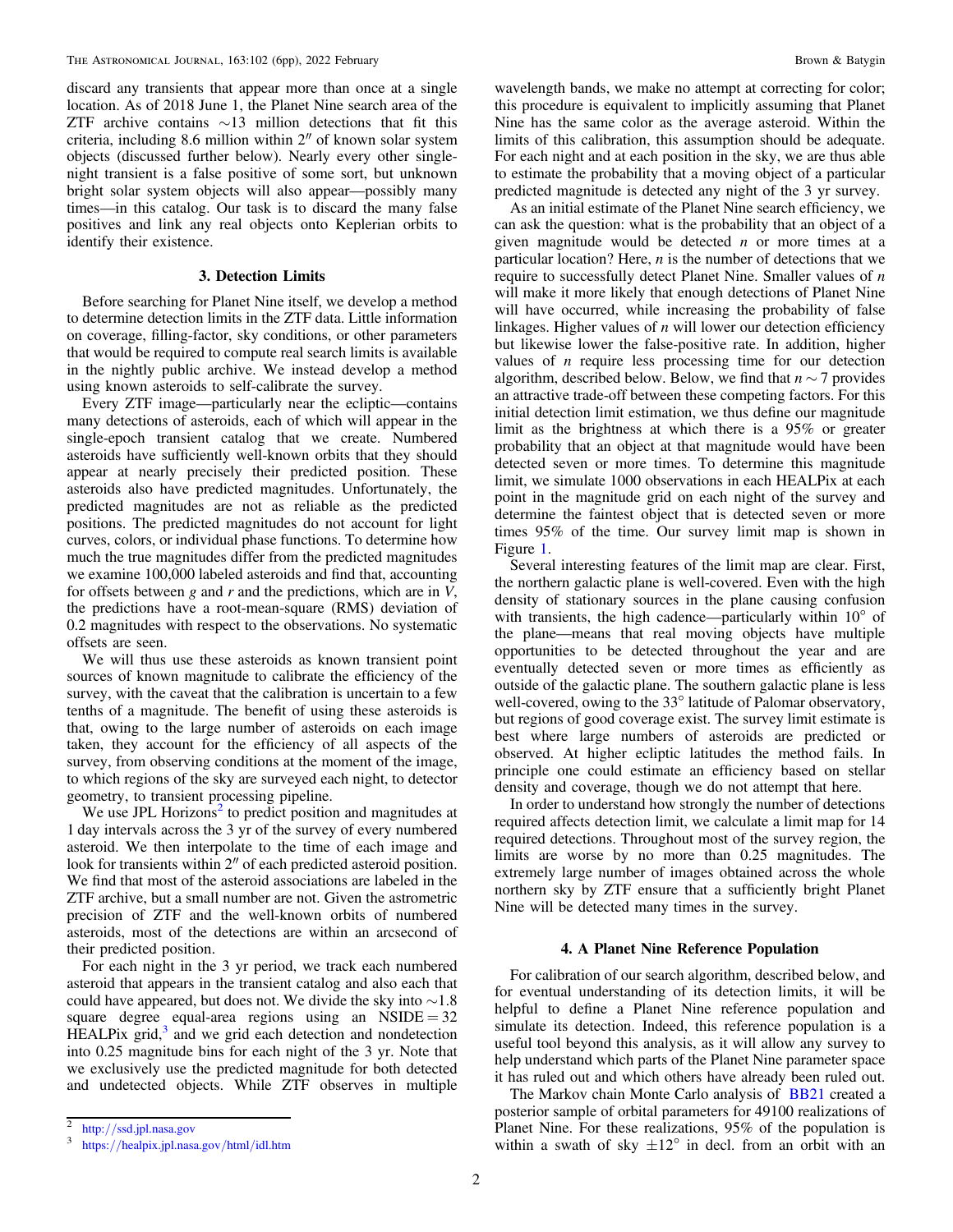<span id="page-2-0"></span>

Figure 1. The V magnitude at which there is a 95% or higher probability that a moving object would be detected seven or more times in the first 3 yr of the ZTF public survey. The Mollweide equal-area projection is centered at R.A. = 180° and decl. = 0° with R.A. increasing toward the left. The path of the ecliptic and  $\pm 15^{\circ}$  of the galactic plane are highlighted. For much of the sky a uniform limit of  $V \sim 20.5$  is attained, with slightly greater depth north of celestial equator. Despite the high density of stationary stars, the northern galactic plane has no worse depth than any other region of the sky. The higher density in the southern galactic plane and the lower declinations make this region the least well-covered. At high-ecliptic latitudes the small number of asteroids prevents accurate calculation of the limits.

inclination of 16° and an ascending node of 97°. The  $1\sigma$ bounds on the population has a mass of  $6.2^{+2.2}_{-1.3}$  Earth masses, a semimajor axis of  $380^{+140}_{-80}$  au, and a perihelion distance of  $300^{+85}_{-80}$  au.

We create our reference population of 100,000 potential Planets Nine by randomly selecting from the sample parameters 100,000 times and picking a random value of mean anomaly, M, between 0 and  $360^\circ$ . We use the same assumptions as  $BB21$  for the radius and albedo, that is we assume a simple mass-diameter relationship of  $r_9 = (m_9/3M_{\text{earth}}) R_{\text{earth}}$  based on fits to planets in this radius and mass range by Wu & Lithwick  $(2013)$  $(2013)$  $(2013)$ , and we assume a full range of albedos from 0.2—half that of Neptune to 0.75, the value predicted by modeling from Fortney et al. ([2016](#page-5-0)), who find that all absorbers are condensed out of the atmosphere and the planet should have a purely Rayleighscattering albedo.

This Planet Nine reference population contains a statistical sampling of orbital elements—including a mean anomaly at a defined epoch—and a mass, radius, and albedo for each member of our synthetic sample. The sample<sup>4</sup>, can be used to predict the position and brightness of all members of the Planet Nine reference population for any future or past survey. We use this sample to predict position and magnitude for each night of the 3 year ZTF survey. We then use our asteroid-derived estimate of detection efficiency as a function of HEALPix, magnitude, and observing night, to determine the probability that each synthetic object would be observed on any given night. We select a uniform random number between 0 and 1 and, if the number is lower the probability of detect of an object of that magnitude, we record that object as detected at that position on that night.

As we will discuss below, we will require the detection of Planet Nine at least seven times over our 3 yr period. Based on the cadence of observations and our calculated magnitude limits, 56373 of the 100000 objects in the Planet Nine reference population would have been detected seven or more times in

the ZTF survey. The undetected members of the reference are either too faint for the ZTF survey or south of the survey latitude limit. A total of 42,350 objects are detected as many as 25 times. These reference population detections show that, if we can develop an algorithm capable of linking seven or more Planet Nine-like orbits, the ZTF survey will be capable of ruling out more than 56% of potential Planet Nine parameter space.

### 5. Orbit Linking

Brown et al. ([2015](#page-5-0)) developed a general method for linking single-epoch transient detections across multiple nights onto outer solar system orbits. The method involved calculating best-fit orbits to every possible set of three transient detections across a single opposition using the geocentric linear approx-imation of Bernstein & Khushalani ([2000](#page-5-0)), which we refer to as the Bernstein method. For triplets with sufficiently small residuals in the linear approximation, full orbits were determined and residuals were determined. Only orbits with residuals below 1″ were retained. The large numbers of triplets were eventually combined to find low-residual quadruplet linkages and, for particularly contaminated regions, to quintuplets. For the data from the 8 yr of the Catalina Realtime Transient Survey, this process led to detections of all bright Kuiper Belt objects within the survey field with zero false positives, but zero new detections.

While effective, this method does not scale well to the larger surveys now becoming available. Recently, Holman et al. ([2018](#page-5-0)) developed an alternative orbital approximation which greatly improves the ability to link multiple epochs even across multiple opposition. In the simplest version of the Holman method, objects are assumed to be moving at a constant speed in circular motion around the Sun. The observed position of an object is then transformed into heliocentric, rather than geocentric, coordinates, using a range of assumed distances and the known position of the Earth. In this coordinate system objects move on great circles in heliocentric coordinates at a constant speed when the correct distance is assumed, greatly

Permanently archived at https://[data.caltech.edu](https://data.caltech.edu/records/2098)/records/2098 (Brown [2021](#page-5-0)).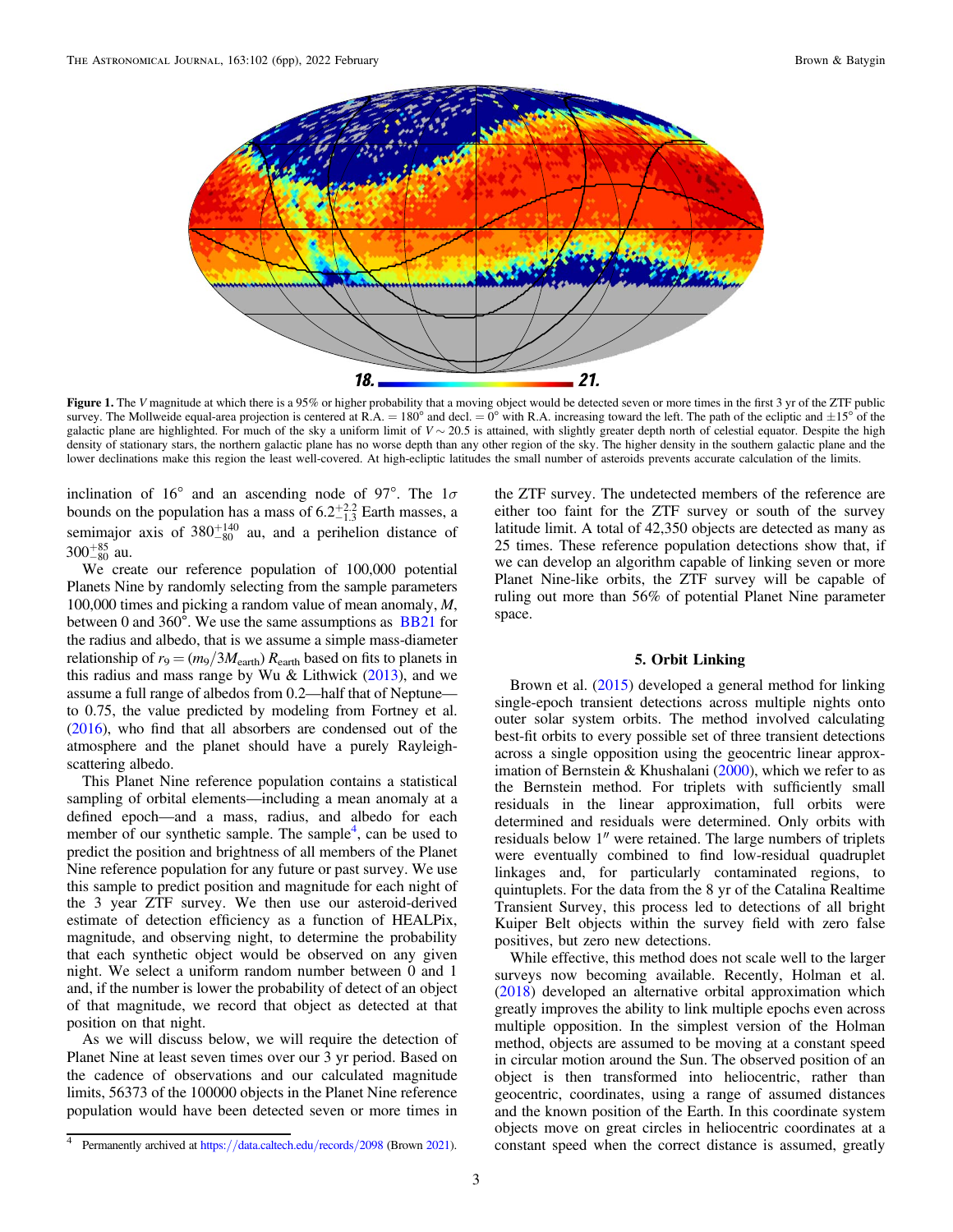<span id="page-3-0"></span>

Figure 2. An example object from our Planet Nine reference population with a current distance of 264.8 au is predicted to have been detected 50 times in the ZTF survey. (a) Seen from the Earth, these detections make three loops over the three year survey period. (b) Transformed to heliocentric coordinates at the correct assumed distance (black), the object travels in a straight line at a constant speed. With an incorrect assumed distance of 263.2 au (red) or 270.3 au (green) deviations to the straight line motion can be seen.

simplifying linking (Figure 2). This method is increasingly efficient at larger heliocentric distances where the constant distance approximation is generally closer to being true over the orbital arc being fit. It is thus an attractive method to try to link Planet Nine over multiple oppositions.

In our implementation, we assume a range for heliocentric distance,  $r$  (following Holman et al.  $2018$ , we explicitly assume uniform spacing in  $\gamma = 1/r$  from zero to  $1/r_{\text{min}}$ , the minimum distance considered, here set to 200 au), and then, for each detected transient and assumed distance, we calculate the great circle direction and speed required to link every other single transient in the catalog (in practice, we calculate  $\dot{\alpha}$  and  $\dot{\beta}$ , the speed in heliocentric longitude and in latitude). Real objects will appear as a cluster within a fixed range of  $\Delta \alpha$  and  $\Delta \beta$ when the assumed distance is close to their correct distance, demonstrating that they are consistent with great circle motion at a constant speed (Figure 3). Depending on our assumed tolerances, sometimes random collections of false-positive transients will also appear sufficiently clustered. To further filter out such false linkages, we take each potential cluster, perform an iterative calculation for the best-fit value of r using the heliocentric Holman approximation, and calculate RMS astrometric residuals, RMS holman. All clusters which pass this RMS threshold are passed to a full orbit integrator using the Bernstein geocentric algorithm and a final astrometric residual RMS bernstein threshold is imposed. In regions of high space density of transients, the number of transients, m within a  $\Delta \alpha$ ,  $\Delta\beta$  cluster threshold may exceed the number, *n*, required for a detection. In these cases we create and individually test all  ${}_{m}C_{n}$ combinations containing  $n$  transients independently.

In this method, the five critical parameters to be chosen, each of which affect algorithmic efficiency, are  $n$ , the number of detections required, the grid spacing of assumed heliocentric distances used,  $\Delta \gamma$ , the tolerances in heliocentric speed in longitude and latitude,  $\Delta \alpha$  and  $\Delta \beta$ , and the two RMS astrometric residual thresholds, RMS holman and RMS bernstein. The initial step of heliocentric projection and speed calculation involves computationally efficient matrix operations. Each potential cluster that needs to be passed to the iterative calculation for best-fit  $r$ , however, requires significantly longer computational time, so we attempt to limit the number of these



Figure 3. The speed in heliocentric longitude and in heliocentric latitude to travel from the first point in the orbit to each of the other 49 for our synthetic object shown in Figure 2. If the correct distance of 264.8 au is assumed, the speeds to all data points are nearly identical (black). With an incorrect assumed distance (263.2 au, red, and 270.3 au, green, as in Figure 2), the cluster of inferred speeds is larger. Our algorithm finds all clusters within the ranges of selected values of  $\Delta\dot{\alpha}$  and  $\Delta\dot{\beta}$  shown and would successfully identify all red (and black) detections as clustered. With the incorrect distance assumed for the green cluster, many of the points would not be identified.

calculations. Fewer false clusters will be found if  $n$ , the number of required detections, is larger, but then the probability of finding real objects decreases. Smaller numbers of false clusters can also be found if  $\Delta \dot{\alpha}$  and  $\Delta \beta$  are made tighter; however, to do so requires an increasingly finer grid in assumed distances,  $\Delta \gamma$ , as even real clusters appear dispersed when projected to a sufficiently wrong heliocentric distance. The cluster dispersion problem becomes more acute for objects at smaller heliocentric distances and for observations over larger time spans, both of which begin to stress the assumptions of the Holman et al. ([2018](#page-5-0)) method.

We determine efficient values of these parameters by considering the simulated observations of the Planet Nine reference population. First, for computational efficiency and ease of parallelization, we divide the sky into three-by-threedegree bricks to be processed separately (each brick overlaps adjacent bricks sufficiently that all detections of the fastestmoving object expected will appear within at least one single brick, as verified by our reference population). For each brick, we collect all simulated reference population detections and test our linking algorithm multiple times using a logarithmicallyspaced choice for  $\Delta\gamma$  and, for each, calculating the minimum values of  $\Delta \dot{\alpha}$  and  $\Delta \beta$  required to link all observations. We then calculate the astrometric residuals after an iterative heliocentric best fit to  $r$  and save the maximum value obtained in each brick as RMS holman. We also solve each object using the full geocentric integration and likewise save the maximum astrometric residual as RMS bernstein. We add 1″ to each of these RMS parameters to account for the astrometric uncertainties of the real observations. As a computational convenience, for each brick we also calculate upper and lower limits to the speed and direction for all members of the Planet Nine reference population. In our final analysis we will restrict ourselves to only searching for links that are within these limits. At this stage we have appropriate  $\Delta \alpha$  and  $\Delta \beta$  for a wide selection of potential choices of  $\Delta\gamma$ . The final choice of  $\Delta\gamma$ and required numbers of detections comes from choosing the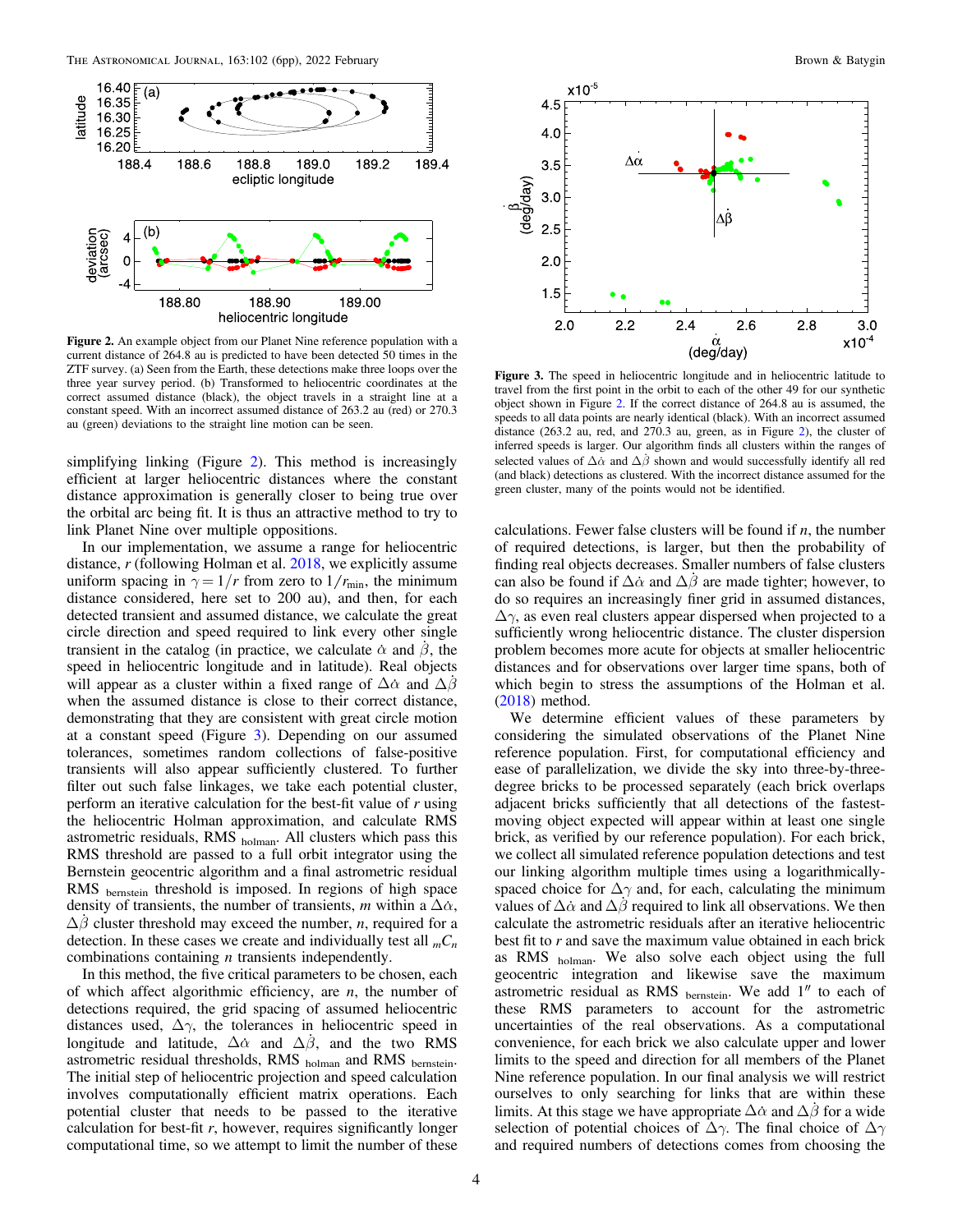<span id="page-4-0"></span>sparsest grid possible and minimum number of detections that do not cause too many initial linkages that need to be checked with the iterative algorithms. In practice we make this choice by examining our most densely populated brick and running a few test cases. For this analysis we find that requiring seven detections and a grid spacing of  $\Delta \gamma = 0.0001$  au<sup>-1</sup> leads to efficient processing. With this choice for  $\Delta \gamma$ , typical values for  $\Delta \dot{\alpha}$  and  $\Delta \dot{\beta}$  are  $5 \times 10^{-5}$  and  $2 \times 10^{-5}$  deg day<sup>-1</sup>, respectively, with clear dependence on ecliptic latitude. Values for RMS holman range from 2″ to 12″ (again, with the major dependence on ecliptic latitude), and a global value for RMS  $_{\text{bernstein}} = 1$  arcsec is found to be appropriate, which we increase to RMS  $_{\text{bernstein}} = 2$  arcsec to account for astrometric uncertainties not present in the synthetic reference population data.

An example of the workings of the algorithm can be seen in Figures [2](#page-3-0) and [3.](#page-3-0) One of the members of the Planet Nine reference population, with  $V = 19.9$  and at a current distance of 264.8 au, is predicted to have been detectable 50 times in the ZTF survey. Seen from the Earth, these detections make three loops over the three year survey period (Figure  $2(a)$  $2(a)$ ). Efficiently linking these observations within a background of randomly placed false-positive detections is a difficult problem. When transformed to heliocentric coordinates at the correct distance (black point in Figure  $2(b)$  $2(b)$ ), the object travels in a straight line at a constant speed. With our choice of  $\Delta\gamma = 0.0001$  au<sup>-1</sup>, the closest assumed distance to the true distance is 263.2 au (with the next closest 270.3 au). Using those values as our assumed distances (red and green, respectively), divergences from the straight line motion begin to appear. Figure [3](#page-3-0) shows the speed in heliocentric longitude and latitude required for an object to move from the first position of the orbit to each of the 49 other positions of the orbit. If the correct distance is assumed, these speeds are all nearly identical (black points), demonstrating constant circular motion. At the closest distance in our assumed grid, all of the speeds still fall within the range of  $\Delta\alpha$  and  $\Delta\beta$  such that they would be flagged as a cluster to further study. In this particular case, the iterative Holman fit finds a distance of 264.8 au and an RMS of 0."10. The full Bernstein integration finds an RMS of  $0$ . All 50 detections of this object would be successfully linked across three oppositions.

After selection of algorithm parameters, each brick is ready to be searched for Planet Nine. Before proceeding, we inject the entire data set of simulated observations of the Planet Nine reference population, adding normally distributed errors of 1″ to each astrometric position to conservatively account for the measurement uncertainties in ZTF. While these objects should all be detected by design, embedding them within the real data allows an end-to-end calibration of our search method. Each of the 1164 bricks is processed independently. Of the 56,373 members of the Planet Nine reference population that had seven or more detections that we injected into the data, 56,173, or 99.66% were detected and linked. Our algorithm is extremely efficient at successfully linking detections over the full three year period for these distant objects.

In the full ZTF data set, 103 potential linkages made it to the final step of full orbital integration using the Bernstein integration method—including one with as many as 23 linkages—and all but one failed this final cut. The single object that survived the final cut was, surprisingly, Eris. Eris is



Figure 4. Limits to the detection of the Planet Nine reference population in the ZTF data. Across the entire sky 91% of the brightest objects are detected. If we exclude areas south of −25° decl., 94% are detected, and if we exclude the poorly observed southern hemisphere galactic plane region, 100% of the bright objects are detected.

coincidentally along the predicted P9 path, but the search algorithm was not optimized to find objects at a distance of only 96 au. Nonetheless, Eris was successfully linked owing to a string of 11 detections in 20 days that occurred close to quadrature when the motion of Eris could not be distinguished from that of a more distant object. We examined each of the 102 other linkages individually and did not find any reason to consider them further. Planet Nine was not detected in the ZTF data.

### 6. Planet Nine Detection Limits

With no detection of Planet Nine in the data set we use the Planet Nine reference population to determine limits across the search region. Our simplest metric is the fraction of the 100,000 members of the Planet Nine reference population that would have been detected. Our algorithm would have found 56,173 members of the reference population in ZTF across the full sky. The brightest members of the population are most efficiently detected, as shown in Figure 4. The ZTF survey would have successfully identified ∼92.4% of all members of the Planet Nine reference population with  $V < 19.75$ , with a 50% efficiency at  $V = 20.57$ . Many of the bright objects that were not linked were further south than the decl. limit of the ZTF survey. If we examine the fraction of objects successfully linked that have declinations above −25°, we find the the survey linked 95% of the bright objects, with a 50% efficiency at  $V = 20.60$ . Of the bright objects within the ZTF survey region, the other source of missed detections is the poorer coverage in the southern galactic plane. If we exclude the southern regions with galactic latitude less than 15° we detect 99% of the objects brighter than  $V = 20.0$  and a 50% efficiency at  $V = 20.62$ .

To better examine the spatial structure of the detection limits, we again use our synthetic population, and we determine the brightest synthetic Planet Nine that is missed at each HEALPix. We define the limit as the next-brightest object from this first missed object. A map of these limits is show in Figure [5,](#page-5-0) which also conveniently shows the Planet Nine search region. For the Planet Nine search region, the limits found from the Planet Nine reference population are nearly identical to those of Figure [1](#page-2-0) determined for asteroids. The asteroid limits, requiring